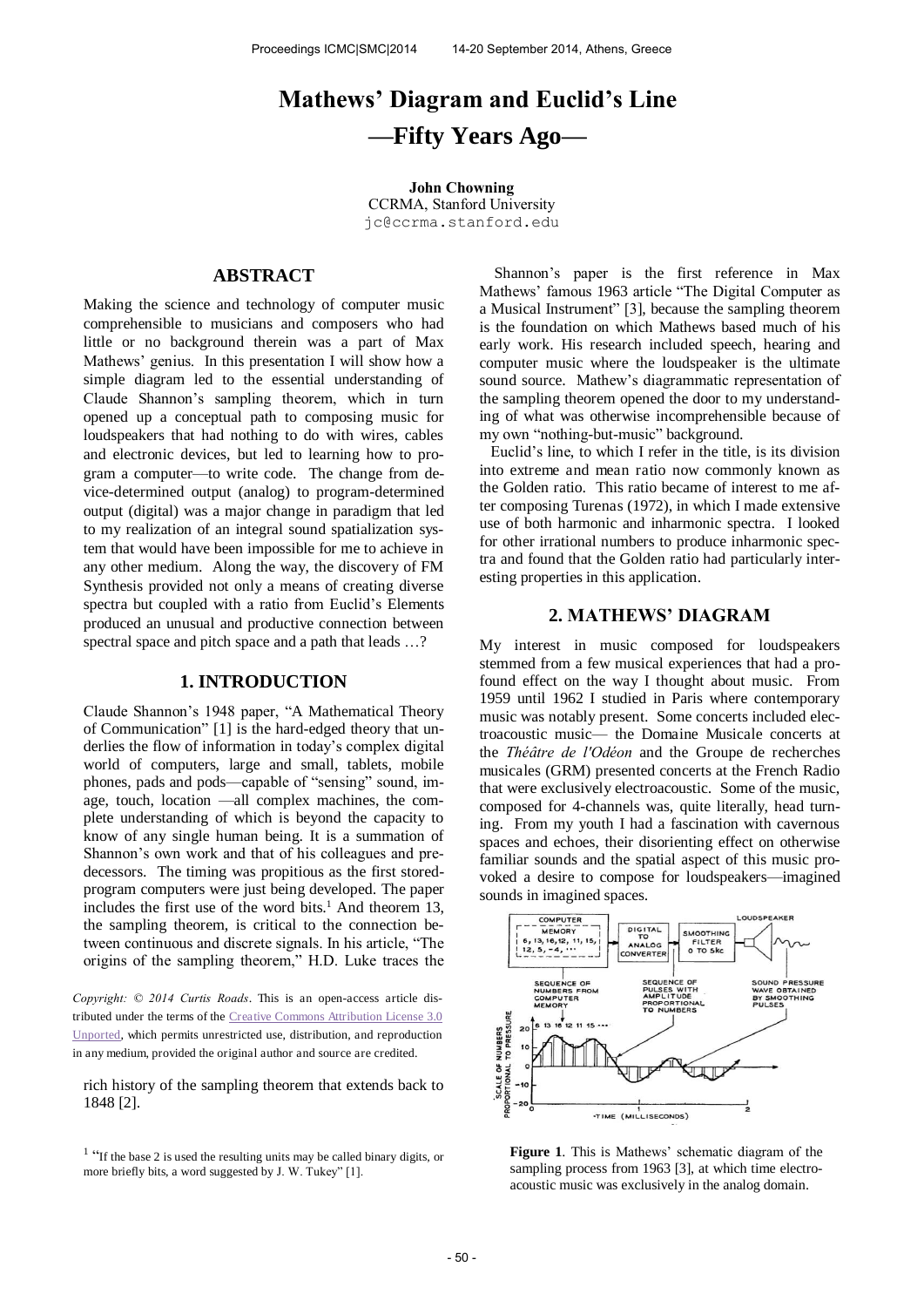But, I was well aware that the stringent technical requirements, knowledge and means to create music for loudspeakers in the 1960s were accessible to very few composers.

In 1964, because of a bit of serendipity, I was given Mathew's article. It was the first diagram, which caught my attention, see Figure 1. It presented a comprehensible face of the sampling theorem, which for me, and perhaps others, was suggestive and inspiring—even poetic in that it showed a path to electroacoustic music that bypassed what for me was technological clutter, a path that would allow the composition of "any perceivable sound" [3] bringing musical creation to the edge of my imagination.

#### **2.1 Sampling's Simplicity**

Immediately striking in the diagram is that there are but three devices and a computer, none of which have changed over time in their functional relationship, but all of which have changed over time in their cost, quality and precision—for the better!

 Now, dear reader, imagine a 29 year old graduate student composer, fifteen years from his last math class, never having seen a computer, but with vivid imaginings, however vague and inchoate, of composing music in space. Imagine further, the conceptual breakthrough when with images in mind of electroacoustic music studios—filled with electronic equipment, cables, wires, multiple microphones, spinning loudspeakers and sternlooking engineers in white coats—I understood the implications of Mathew's Figure 1.

#### **2.2 The Soft Complexity Behind the Samples**

Already familiar with complex symbols as representation of sound, musicians seemed to be undaunted by learning to program a computer to do the same. Having read Mathew's article early in 1964 and the comprehensive article by James Tenney, "Sound-generation by means of a digital computer" [4], in April, I took a new course offered at Stanford University "Computer Programming for Non-Engineers." With the confidence that I could program a computer, I set about to learn acoustics and psychoacoustics, the latter highlighted in Mathew's article as an area of special importance to music perception.

 Tutored by an undergraduate math major, tuba player, and incipient hacker, David Poole—my angel—by September 1964 (just 50 years ago!) we had generated our first sounds using Mathew's Music IV program. 2

 The Artificial Intelligence Laboratory provided me off hour computer time and a population of skilled researchers in fields ranging from linguistics to philosophy, speech, physics and, of course, computer science and electrical engineering, any one of whom could answer the many questions that I posed as I developed a sound spatialization program. I realized a quad system in 1968, after cajoling an EE student to build a 4-channel DAC with the





**Figure 2**. Finding a graphic solution: the distance, azimuth and velocity cues of a moving sound are captured by plotting points along the trajectory at a constant interval of time. Doppler shift is derived from the radial velocity. I used the Cartesian quadrants for naming the channels.

promise of sounds swirling and swooping from everywhere, see Figure 2.

Completing the quad spatial system was a very important moment in my personal history and in the direction that the Computer Music Project—and eventually CCRMA—would take, for several reasons:

- While computers were not yet powerful enough to synthesize and process sound in real-time—hands-on and favoring immediate response—they would be some day (as we know very well with today's technology).
- Computer synthesis provided the composer direct control of the material of music, as a painter has with paint and canvas, allowing the accomplishment of two very different but complementary processes — joining the structure of the sound itself to the structure of musical form.
- I realized that those having motivation and perseverance, but no special competence in building electronic devices, were presented with a means to engage in a medium, and at a high level of abstraction, that was a defining musical advance in the 20th century—music composed for loudspeakers.

The discovery of FM Synthesis in 1967 was the result of searching for lively sounds that had some internal dynamism that made them easy to localize. Over the next few years I developed FM synthesis with Jean-Claude Risset's analysis-based synthesis of trumpet tones [5], providing a key insight.  $3$ 

<sup>3</sup> Joined by Leland Smith, then in 1968 by J. "Andy" Moorer and then later by John Grey and Loren Rush, the research at the Computer Music Project flourished. The Center for Computer Research in Music and Acoustics (CCRMA) was founded in 1974.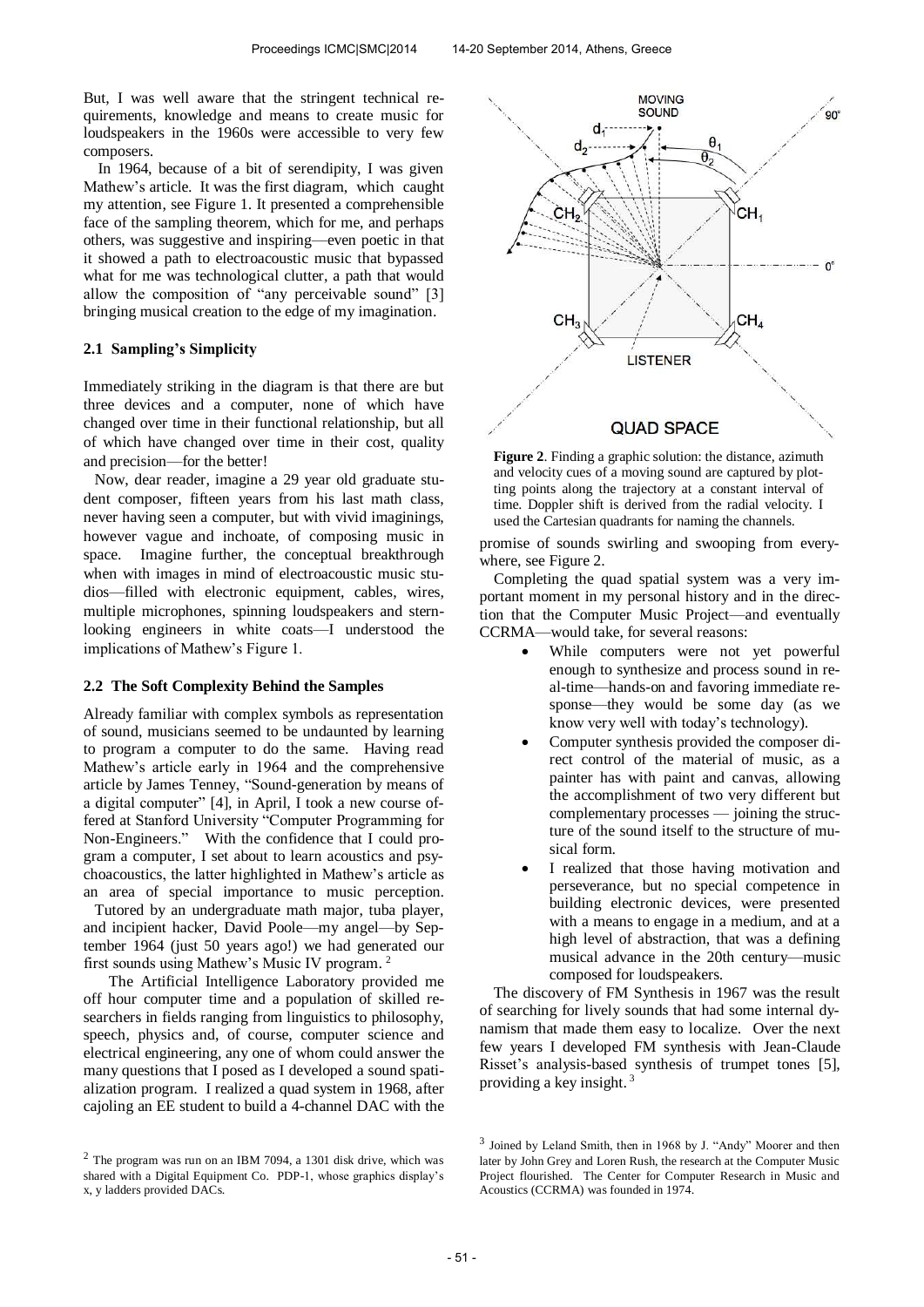(2)

After seven years of development and study, I had acquired the knowledge and built the tools to a sufficient level of sophistication to realize two compositions— Sabelithe (1971) and Turenas. An extensive account of this early work, "Turenas: the realization of a dream,*"* was presented at the *Journées d'Informatique Musicale* in 2011 [6].

#### **3. EUCLID'S LINE**

Euclid defines what is now known as the Golden ratio in Elements, Book VI, Definition 3 [8].

A straight line is said to have been cut in extreme and mean ratio when, as the whole line is to the greater segment, so is the greater to the less.

$$
\quad \text{or} \quad
$$

$$
AB:AC = AC:CB
$$
 (1)

$$
=\frac{1+\sqrt{5}}{2}
$$

$$
= 1.618033...
$$

The ratio in its algebraic form (equation 2) is one of the most studied of numbers, with many claims made over centuries in regard to its presence in nature, art, music, etc.—many are probably extravagant claims. The ratio is implicit in the formation of the pentagram and perhaps known to the Pythagoreans almost three centuries earlier. However, my interest in this ratio came from another point of view.

## **3.1 The Golden ratio and FM Spectra**

In FM synthesis the distribution of the spectral (sideband) components are determined by the relationship between the carrier and the modulating frequencies. For inharmonic spectra in Turenas, I used a carrier frequency to modulating frequency ratio of 1:√2. Looking for other irrational numbers that satisfied the constraint that their fractional part not be small, as is, for example,  $\pi$ , I explored the sound and attributes of the Golden ratio. When the carrier and modulating frequencies are both different powers of φ, four of the resulting partials are

| SIDEBAND (SB) FREQUENCIES FOR                       |              |             |              |           |
|-----------------------------------------------------|--------------|-------------|--------------|-----------|
| $f_c = 1000 * \phi^0$ and $f_m = 1000 * \phi^1$     |              |             |              |           |
| order                                               | Lower        |             |              | Upper     |
|                                                     | <b>SB</b>    |             |              | <b>SB</b> |
| 0                                                   | $\ast$<br>Hz | 1000        | $f_c$        | Hz        |
|                                                     | 618.03       | $f_c - f_m$ | $f_c + f_m$  | 2618.03   |
| 2                                                   | 2236.07      | $f_c-2f_m$  | $f_c + 2f_m$ | 4236.07   |
| 3                                                   | 3854.10      | $f_c-3f_m$  | $f_c + 3f_m$ | 5854.10   |
| 4                                                   | 5472.14      | $f_c-4f_m$  | $f_c + 4f_m$ | 7472.14   |
| 5                                                   | 7090.17      | $f_c-5f_m$  | $f_c + 5f_m$ | 9090.17   |
| * lower sideband frequencies are the absolute value |              |             |              |           |

**Table 1.** Shaded cells show the four low-order partial frequencies that are powers of φ when both the carrier and modulating frequencies are powers of φ (but not equal).

also powers of  $\varphi$ , see Table 1. This unique attribute caught my attention, as this is not the case with  $\sqrt{2}$  or any other irrational number that I am aware of.

#### **3.2 The Golden ratio and the Pitch Space**

I then "discovered"<sup>4</sup> that powers of φ were related in the same way as Fibonacci numbers, as seen in Equation 3.

$$
n=1, 2, 3...
$$
\n
$$
n=1, 2, 3...
$$
\n(3)

Expanding out powers of  $\varphi$  in log frequency results in an equal intervallic division of pitch, as is the case with powers of 2. I have referred to the interval based on this division as a pseudo-octave [7], with an equal tempered division of the pseudo-octave into nine scale steps. I call this the "Stria scale" (StrScl), for the composition in which it was first used.

In three of my compositions I exploited this division of the pitch space and the complementary inharmonic spectra based on the φ and FM synthesis (φFM) as shown in Table 1,

- Stria (1977) φFM spectra, [9]
- *Phoné* (1981)—harmonic spectra of synthesized singing voice mixed with φFM spectra,
- Voices (2005, v.3 2011)—harmonic spectra of soprano's voice mixed with φFM spectra and synthesized singing voice.

Together with a longstanding interest in aspects of Greek mythology and history, especially the Pythia and her origins, the Golden ratio and the Oracle of Delphi came together in Voices for soprano and interactive computer. But on the way, I became fascinated with the singing voice.

#### **3.3 The Singing Voice:** *Phoné* **and Voices**

In 1978 Jean-Claude Risset invited me to spend a year at IRCAM. Based on Michael McNabb's demonstration in Dreamsong (1978) that capturing the fundamental frequency (phonation frequency) of a sung female vowel tone through time, is to capture the signature of the singing voice, even if it is a sine wave, I set about to synthesize the singing voice with FM synthesis. Taking advantage of McNabb's important insight and Johan Sundberg's vast knowledge of the science of the singing voice, I profited greatly from his presence at IRCAM and was able to synthesize a number of sung vowel tones.

 By setting the modulation frequency at the phonation frequency (pitch frequency) and the carrier frequencies at the closest harmonics to a given vowel's formant frequencies, I successfully modeled the target spectrum, as shown in Figure 3. The relationship of the spectral model to the signal generation can be seen in Equation 4. With an appropriate mix of a piece-wise linear random func-

<sup>4</sup> This was a "discovery" in that in 1974, I knew that the ratio between consecutive numbers of the Fibonacci sequence were an approximation of φ, but I had no knowledge of the same relationship between the powers of φ.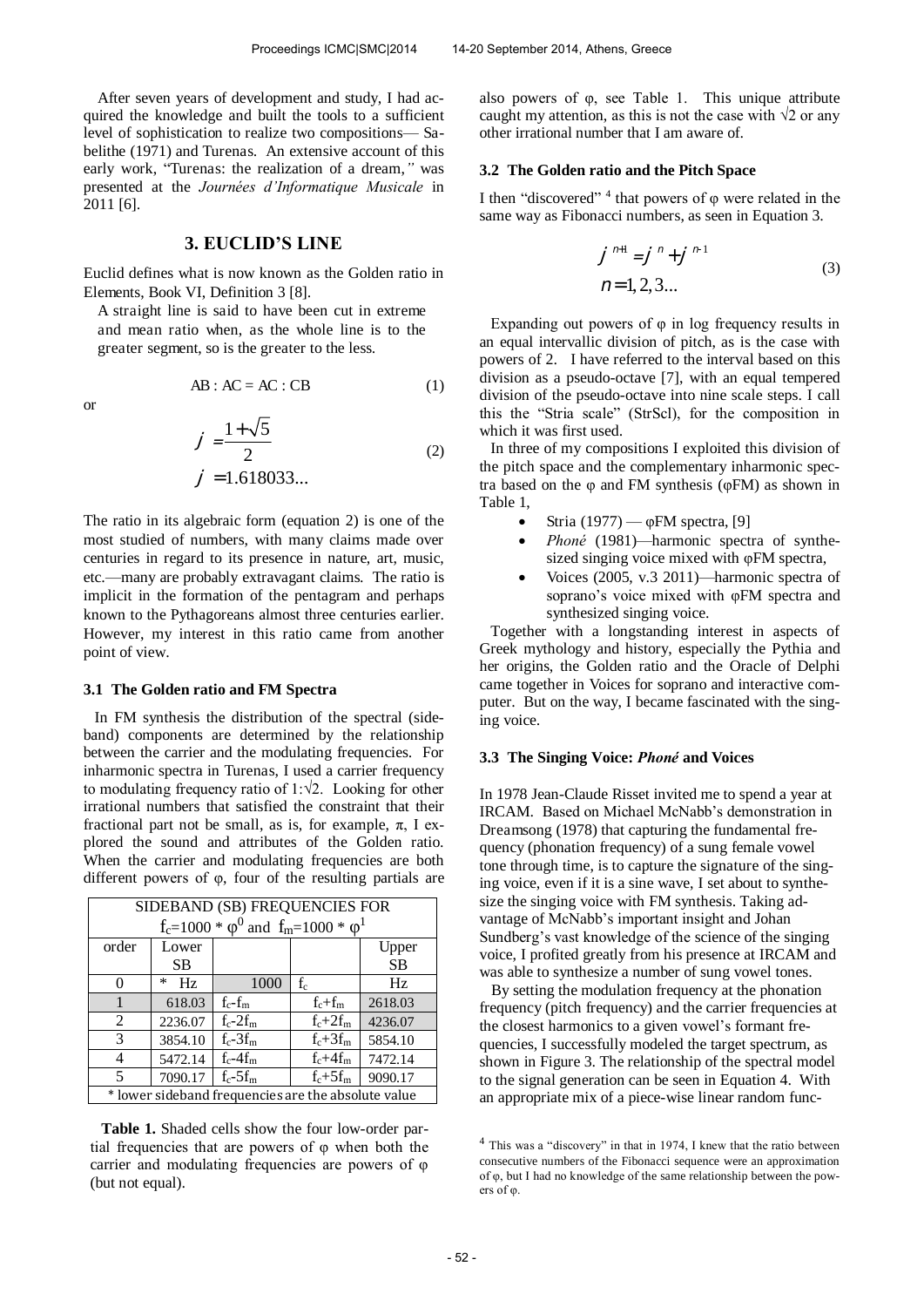tion and a periodic sinusoidal function to approximate the micro-modulation of pitch (phonation frequency) through time, the simulations were convincing. This work is described in "Synthesis of the Singing Voice by Means of Frequency Modulation" [10].

$$
e = A \sin(2\pi f_{c1}t + I_1 \sin 2\pi f_{m}t)
$$
  
+
$$
A_2 \sin(2\pi f_{c2}t + I_2 \sin 2\pi f_{m}t)
$$
 (4)



**Figure 3**. Spectral modeling of the singing voice (or any sound having prominent resonances) can be realized by setting the carrier frequencies,  $f_{c1}$  and  $f_{c2}$  at the harmonic frequencies, 2f and 7f, closest to the resonance peaks. The target spectrum in red, was captured by sndpeek. Bandwidths of the resonances (blue curved lines) are determined by the indices I<sub>1</sub> and I<sub>2</sub>, here  $\approx 1.0$ .

One might ask why synthesize a singing voice when one can sample and then process a real voice? One answer lies in the kind of control one has over the details of the sound material. With synthesis, sound can be formed in ways that are not possible in transformations of sampled sounds.

John Pierce's Eight-tone Canon (1966) [11] could only have been realized by synthesis because the timbres are composed of precisely arranged partials that are ordered but not in the harmonic series. So, too, in Jean-Claude Risset's Mutations (1969), where a set of pitches is heard first as melody, then as harmony and finally folded into timbre [7]. It is the last stage which, again, is composed of precisely tuned partials from the set of pitches that gives an inharmonic, gong-like sound an ineffable quality of sounding "imprinted" pitches.

It was Mutations that inspired me to extend Risset's powerful idea to another level of control based on my research with the singing voice and perceptual fusion [12]. *Phoné* was premiered at IRCAM in 1981.

Over several years I developed the SAIL<sup>5</sup> code around the idea of continuous transformations of sounds through detailed control of the partials and the conditions in which they cohere, or fuse, to be perceived as a single source rather than individual partials. As noted above, Risset demonstrated in Mutations that sinusoids that begin together with amplitude envelopes that are exponential in shape and fall off in duration with increased pitch height, sound gong- or bell-like, but imbued with harmony. The onset of such a tone is shown in Figure 4.

Extending this process to another level of complexity in *Phoné*, each of these sinusoids is the  $f_{c1}$  of a two carrier FM process as shown in Equation 4. The amplitude envelopes  $A_1$  do not decay to 0, but rise and are joined by the other three components of the Equation 4,  $A_2$ ,  $I_1$  and  $I_2$ , as the micro-modulation is faded into the mix-a smooth transformation to multiple singing voices.



Voices makes use of synthesized sounds only and the

Figure 4. A collection sinusoids with frequencies from the pitch space sound like a bell at the onset. Continuing, they each become a harmonic in singing voice tones, where the change in hue represents the additional harmonics.

amplified and processed sound of a soprano. The sounds and pitches are based upon φFM spectra and the StrScl (and its pseudo-octave). The question at the outset was whether or not a well-trained singer could comfortably sing in an unfamiliar spectral complex and in an artificial tuning system? (Details of how the piece was composed have been previously described [7].) The answer seems to be yes and I have found independent confirming evidence as to why this may be so.

#### **4. PARTIALS AND TUNING**

Hiding (from me, at least) in the ever increasing corpus in the hearing sciences, is a demonstration CD that has an astonishing (to me, at least) and relevant example that shows the importance of the complementary relationship between spectral space and pitch space. It is astonishing partly because the example is not cast in the context of new music, where it is often difficult to make critical, objective judgments because both material and context are unfamiliar. This example is a synthesized Bach chorale [13], without artifice, where the tones are composed of partials produced by individual oscillators, the ampli-

<sup>5</sup> Stanford Artificial Intelligence Language is a procedural language developed at Stanford in the 1960s-70s. The *Phoné* code was derived from the Stria code in the same language.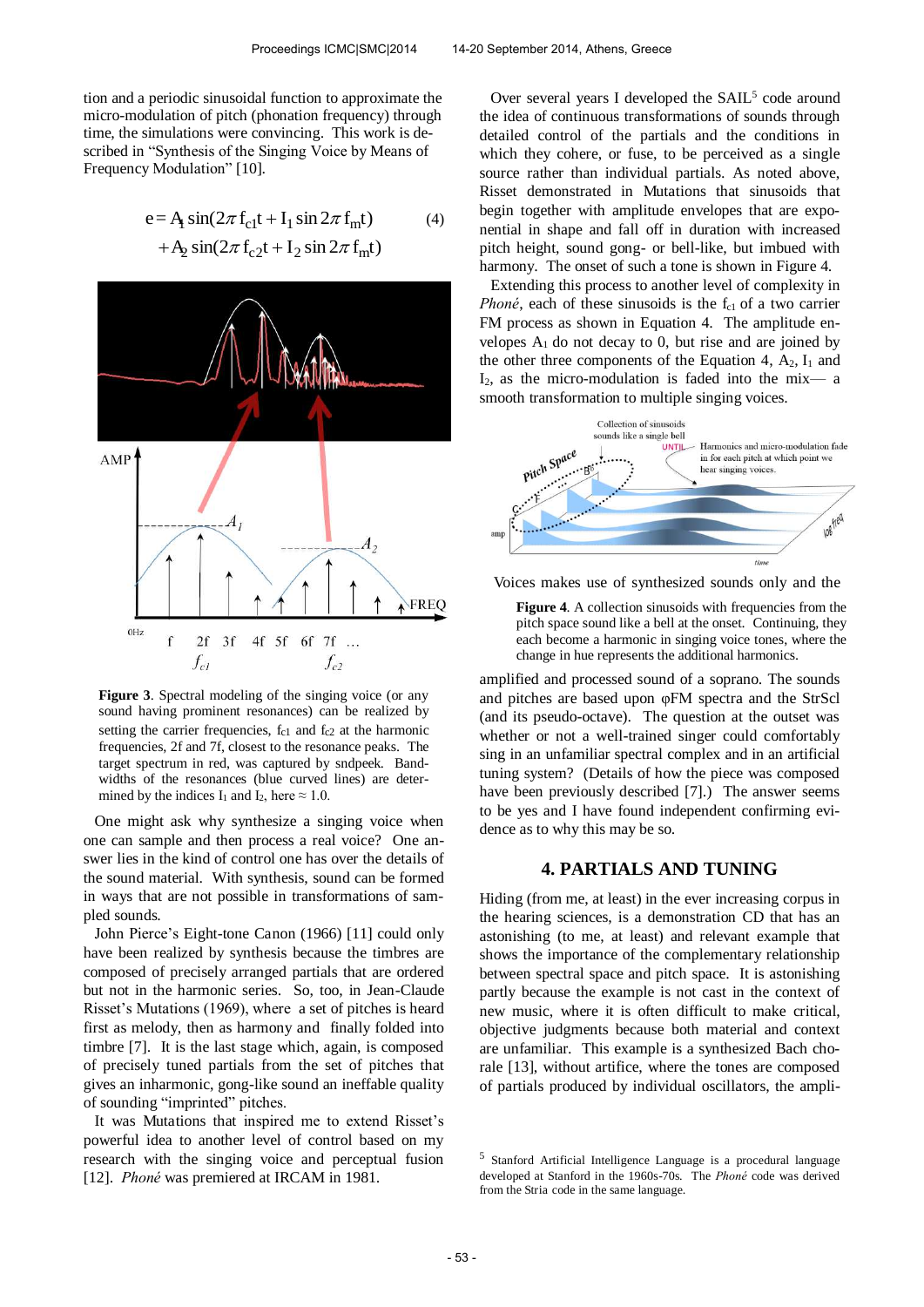

Figure 5.1



Figure 5.2



Figure 5.3



tudes of which are similar to those of a sawtooth wave. However, it is not a sawtooth wave and could not be!

The chorale is presented four times where each iteration sounds a different relationship of tones and tuning. The spectral/tuning renderings of the chorale are represented in Figure5.1-4 by a tone having a pitch frequency of 110Hz, where the red colored equation and division along the x axis stand for the pitch space scale and the gray equation and grey partial components their frequency relation to the pitch space.

- In Figure 5.1 the base of both equations is 2.0.
- In Figure 5.2 the base of the pitch equation is increased by 10% to 2.1.
- In Figure 5.3 the base of the spectral equation is increased by 10% to 2.1.
- In Figure 5.4 the base of both in increased by 10%

The 1st corresponding sound example sounds as expected, simple and synth-boring. The  $2<sup>nd</sup>$  and  $3<sup>rd</sup>$  sound examples sound out-of-tune, again, as expected. But the 4<sup>th</sup> example, where both tuning and partials are stretched was not as expected. I had expected it to sound out-of tune, but in a different way than the previous two. In, fact it sounded good, surprisingly— more interesting that the  $1<sup>st</sup>$  sound example!

When I formed the theoretical underpinnings for Stria and began the time-consuming sound realization, I had wondered if its lissome sound surface was unique because of its φFM spectra? And so with *Phoné*. Engaing a soprano in Voices was a special challenge, because I was unsure how the digital precision of synthesis would interact with the suppleness of a real singing voice. But again, the piece is built on the same "plinth" as Stria and *Phoné*. Finding the Tones and Tuning with Stretched Partials [13] example pointed toward, and gave weight to, a generalization: building sound structures where pitch space and spectral space are complementary may open to an entirely new soundscape.

## **5. CONCLUSIONS**

Understanding the implications of Mathews' diagram freed musical ideas that led me into a field of study, research and creation that I could not have anticipated. The Golden ratio fell into my "ear lap" simply because it was "in the air"— in the culture of the 1970s with M.C. Escher t-shirts, computer graphics and D. Hofstadter's *Gödel,*  Escher, Bach: An Eternal Golden Braid.

Much of my inspiration is close to the bits and bytes of sound, the spectral-temporal detail—and to the programming language itself, abstract and cool in its generality, but often provocative and animating when engaged.